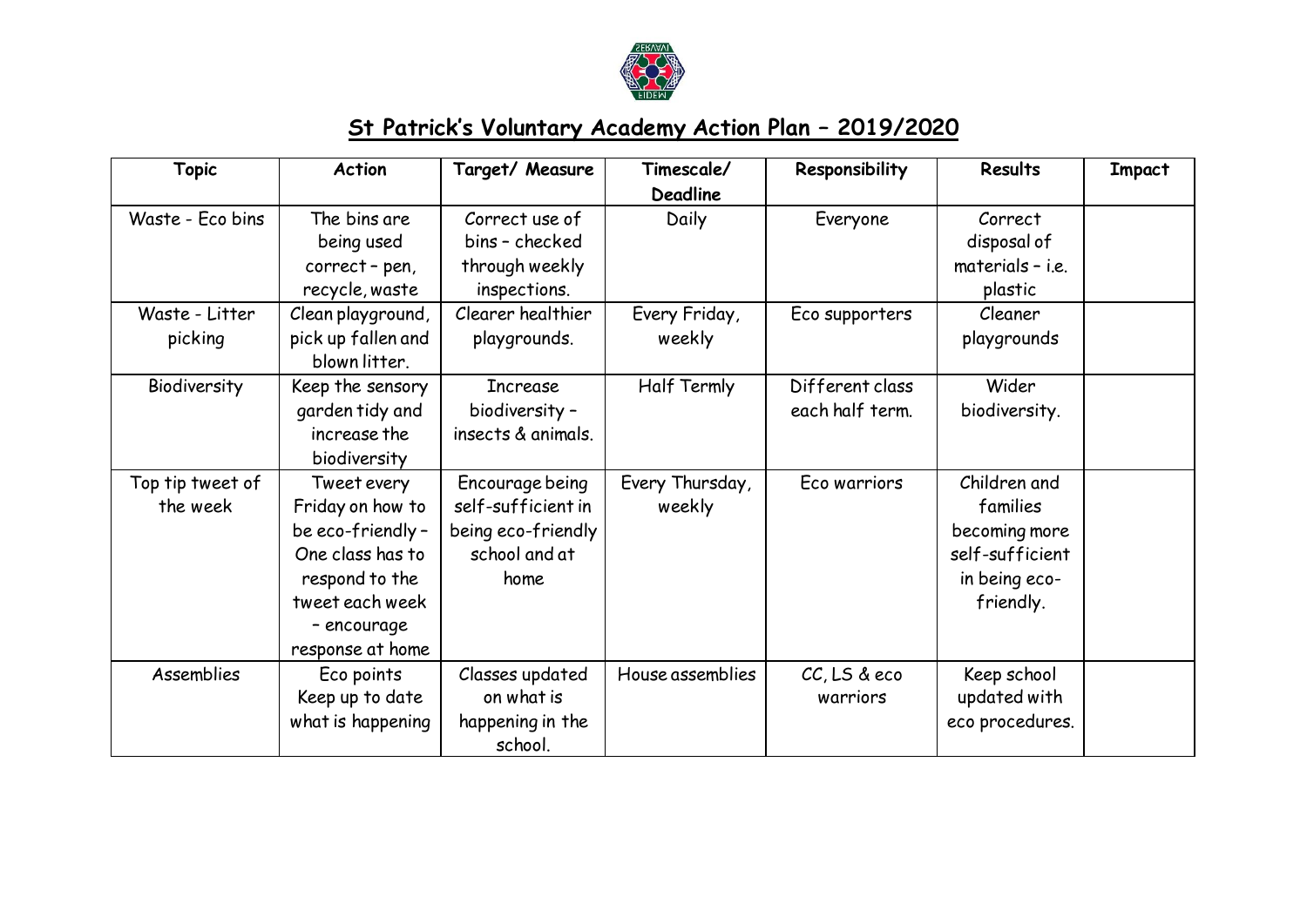

| Transport          | Work alongside     | Children to travel  | <b>Advent Term</b> | Eco warriors to   | Healthy living   |  |
|--------------------|--------------------|---------------------|--------------------|-------------------|------------------|--|
|                    | Mr Slight with     | to school,          |                    | create posters to | personally and   |  |
|                    | the Footprints     | reducing carbon     |                    | encourage walking | environmentally. |  |
|                    | scheme             | emissions.          |                    | more.             |                  |  |
| Energy, Water &    | $R - Yr6$          | Classes to          | Weekly             | Eco warriors      | Save energy      |  |
| Waste -            | And other areas    | recognise their     |                    |                   | and protect the  |  |
| Environment        |                    | eco-friendliness.   |                    |                   | environment.     |  |
| checklist          |                    |                     |                    |                   |                  |  |
| Water              | Limit of water in  | Reduce the          | Daily              | Everyone          | Reduce the       |  |
|                    | a water bottle at  | amount of water     |                    |                   | amount of        |  |
|                    | each time -        | wasted              |                    |                   | water wasted     |  |
|                    | quideline placed   |                     |                    |                   |                  |  |
|                    | on bottles.        |                     |                    |                   |                  |  |
| Healthy living     | Encourage a        | Encourage active    | Daily              | Everyone          | Healthier        |  |
|                    | healthy lifestyle  | breaks in learning, |                    |                   | lifestyles in    |  |
|                    | for all in school. | healthy school      |                    |                   | school.          |  |
|                    |                    | food and how to     |                    |                   |                  |  |
|                    |                    | live healthily      |                    |                   |                  |  |
|                    |                    | through our PSHE    |                    |                   |                  |  |
|                    |                    | matters.            |                    |                   |                  |  |
| Global Citizenship | To have a role in  | Help support our    | Daily, throughout  | Everyone          | Well-rounded     |  |
|                    | our world.         | world through our   | the year           |                   | citizens of our  |  |
|                    |                    | RE work, raising    |                    |                   | local community  |  |
|                    |                    | money for           |                    |                   | to help support  |  |
|                    |                    | Bunkpurugu and      |                    |                   | the world.       |  |
|                    |                    | small steps we can  |                    |                   |                  |  |
|                    |                    | take for a better   |                    |                   |                  |  |
|                    |                    | world.              |                    |                   |                  |  |